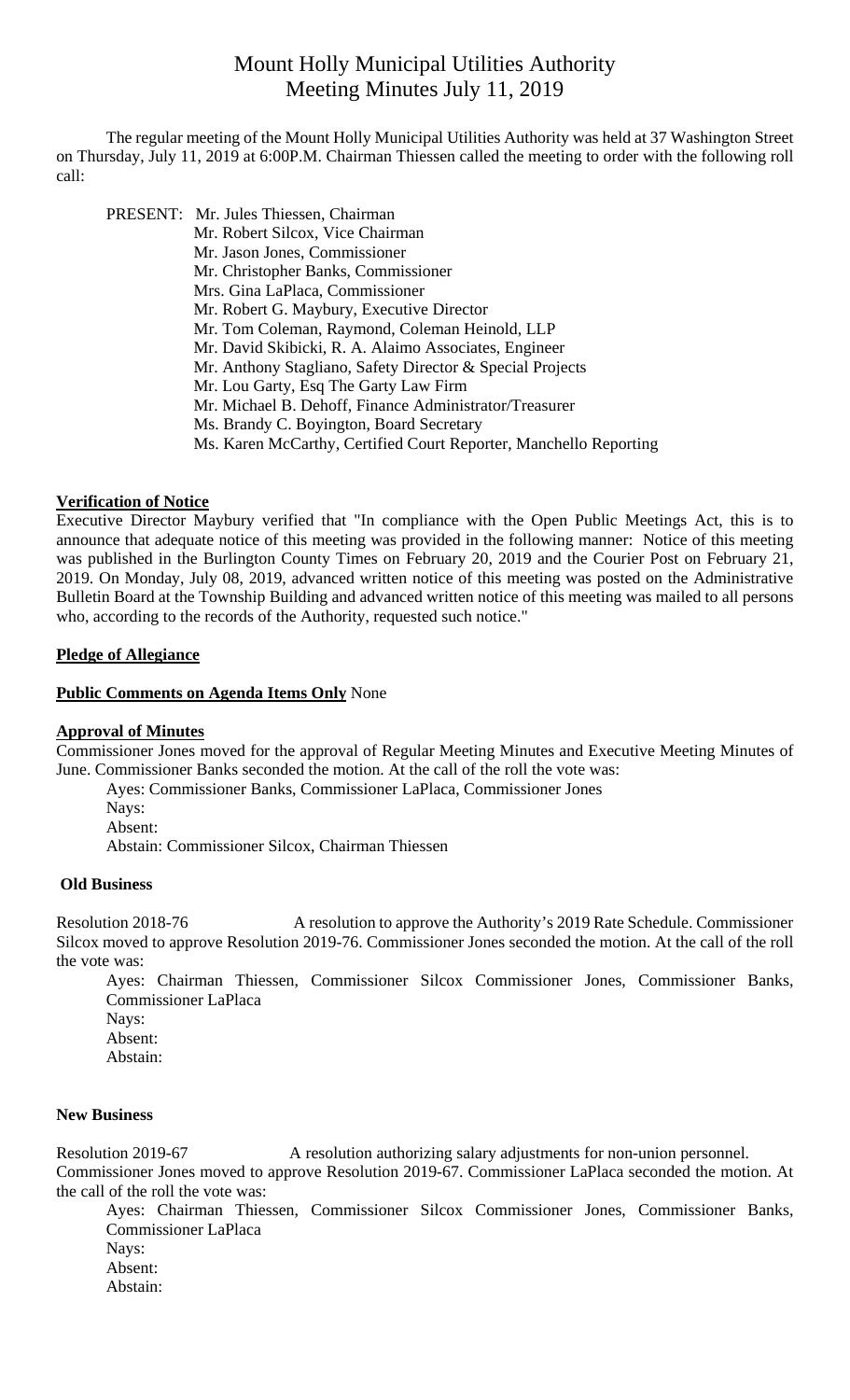Resolution 2019-81 A resolution approving the S1 application for Hancock Lane Medical Office, 111 Hancock Lane, Westampton Block 906.07 Lot 8.01. Commissioner Silcox moved to approve Resolution 2019-81. Commissioner Jones seconded the motion. At the call of the roll the vote was:

Ayes: Chairman Thiessen, Commissioner Silcox Commissioner Jones, Commissioner Banks, Commissioner LaPlaca

Nays: Absent: Abstain:

| Resolution 2019-82 | A resolution approving the S1NR application for Mari's Liquor Store,                     |
|--------------------|------------------------------------------------------------------------------------------|
|                    | Eastampton Township Block 600 Lot 8                                                      |
| Resolution 2019-83 | A resolution approving the S2 application for Mari's Liquor Store,                       |
|                    | Eastampton Township Block 600 Lot 8                                                      |
| $\sim$             | $\mathbf{D}$ is a consequently in the set of $\mathbf{D}$<br>$\sim$ $\sim$ $\sim$ $\sim$ |

Commissioner Silcox moved to approve Resolution 2019-82 and Resolution 2019-83. Commissioner LaPlaca seconded the motion. At the call of the roll the vote was:

Ayes: Chairman Thiessen, Commissioner Silcox Commissioner Jones, Commissioner Banks, Commissioner LaPlaca

Nays: Absent: Abstain:

Resolution 2019-84 A resolution approving the S3 application for Shayona Donuts, County Road 541 and Western Drive, Westampton NJ Block 904 Lot3.01. Commissioner Silcox moved to table Resolution 2019-84. Commissioner Jones seconded the motion. At the call of the roll the vote was:

Ayes: Chairman Thiessen, Commissioner Silcox Commissioner Jones, Commissioner Banks, Commissioner LaPlaca

Nays: Absent:

Abstain:

Resolution 2019-85 A resolution approving the New Application for Industrial Waste Service with United Hospital Supply for treatment of Non-Domestic Wastewater. Commissioner Jones moved to approve Resolution 2019-85. Commissioner J seconded the motion. At the call of the roll the vote was:

Ayes: Chairman Thiessen, Commissioner Silcox Commissioner Jones, Commissioner Banks, Commissioner LaPlaca

Nays: Absent:

Abstain:

Resolution 2019-86 A resolution authorizing the use of competitive contracting for the Procurement for design, engineer, fabricate and supply, exterior fiberglass stairs, landing, kickplates, railings and appurtenances or equivalent. Commissioner Silcox moved to approve Resolution 2019. Commissioner LaPlaca seconded the motion. At the call of the roll the vote was:

Ayes: Chairman Thiessen, Commissioner Silcox Commissioner Jones, Commissioner Banks, Commissioner LaPlaca

Nays: Absent:

Abstain:

Resolution 2019-87 A resolution awarding contract #2019-13 for the C.I.P.P project. Commissioner Silcox moved to approve Resolution 2019. Commissioner LaPlaca seconded the motion. At the call of the roll the vote was:

Ayes: Chairman Thiessen, Commissioner Silcox Commissioner Jones, Commissioner Banks, Commissioner LaPlaca Nays: Absent: Abstain: